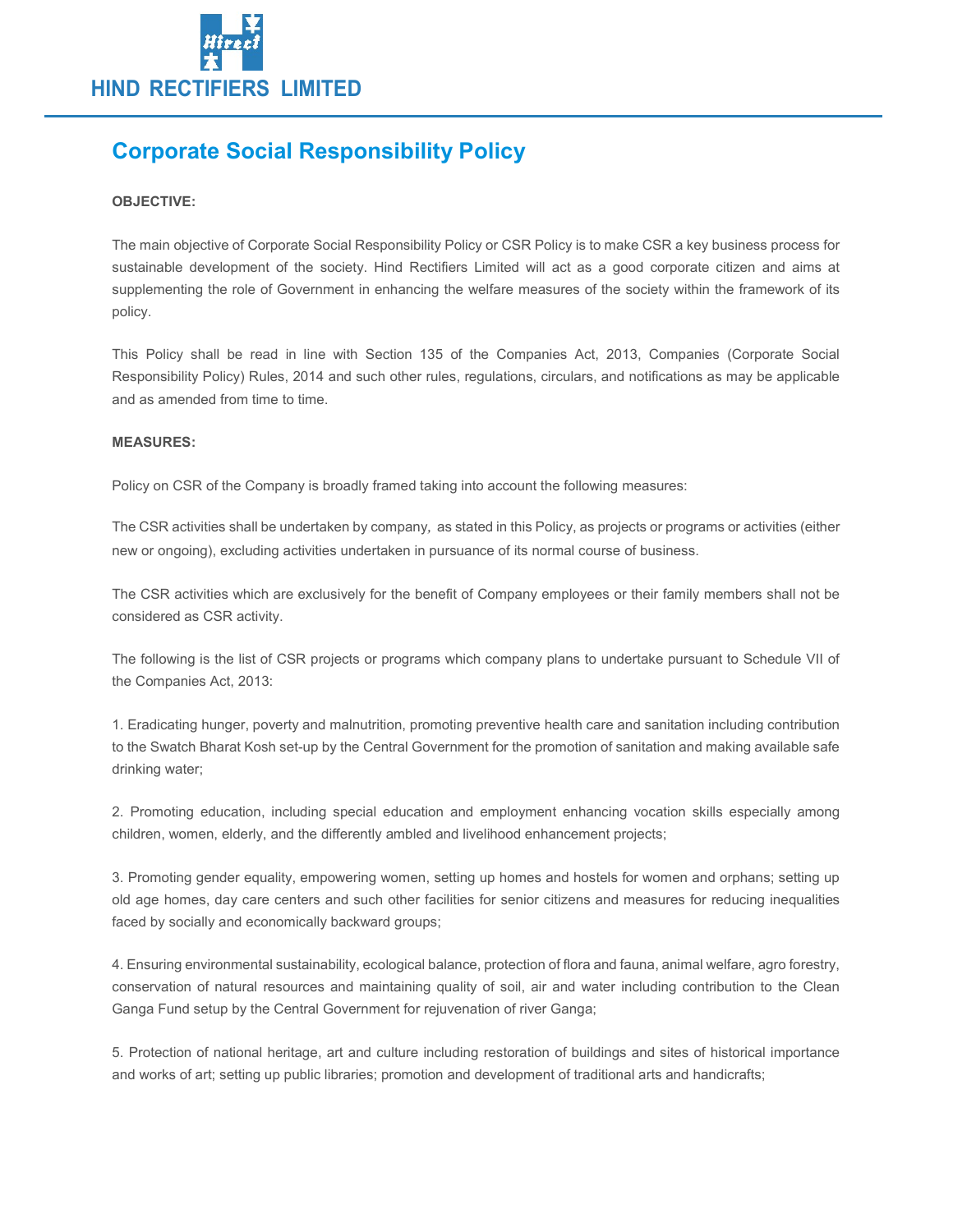

6. Measures for the benefit of armed forces veterans, war widows and their dependents;

7. Training to promote rural sports, nationally recognized sports, Paralympics sports and Olympic sports;

8. Contribution to the Prime Minister's National Relief Fund or any other fund set up by the Central Government for socio-economic development and relief and welfare of the Scheduled Castes, the Scheduled Tribes, other backward classes, minorities and women;

9. Contributions or funds provided to technology incubators located within academic institutions which are approved by the Central Government;

10. Rural development projects;

11. Slum area development;

12. Any other measures with the approval of Board of Directors on the recommendation of CSR Committee subject to the provisions of Section 135 of Companies Act, 2013 and rules made there under.

## THE GEOGRAPHIC AREA:

The Act provides that the Company shall give preference to the local area and areas around it where it operates, for spending the amount earmarked for Corporate Social Responsibility. However, the Committee may identify such areas other than stated above, as it may deem fit, and recommend it to the Board for undertaking CSR activities.

## ALLOCATION OF FUNDS AND BUDGETS:

The company would spend at least 2% of the average Net Profits of the Company made during the three immediately preceding financial years. The surplus arising out of the CSR activity will not be part of business profits of the Company. The company may build CSR capacities of its personnel and/or those of its implementing agencies through institutions with established track records of at least three financial years but such expenditure shall not exceed five percent of total CSR expenditure of the Company in one financial year.

CSR expenditure shall include all expenditure including contribution to corpus, for projects or programs relating to CSR activities approved by the Board on the recommendation of the CSR Committee, but does not include any expenditure on any item not in conformity or not in line with activities which fall within the purview of Schedule VII of the Companies Act 2013.

The CSR projects or programs or activities undertaken in India only shall amount to CSR expenditure.

In case Company fails to spend such amount, the Board shall specify the reasons for not spending the amount.

Tax treatment of CSR spent will be in accordance with the Income Tax Act as may be notified by CBDT.